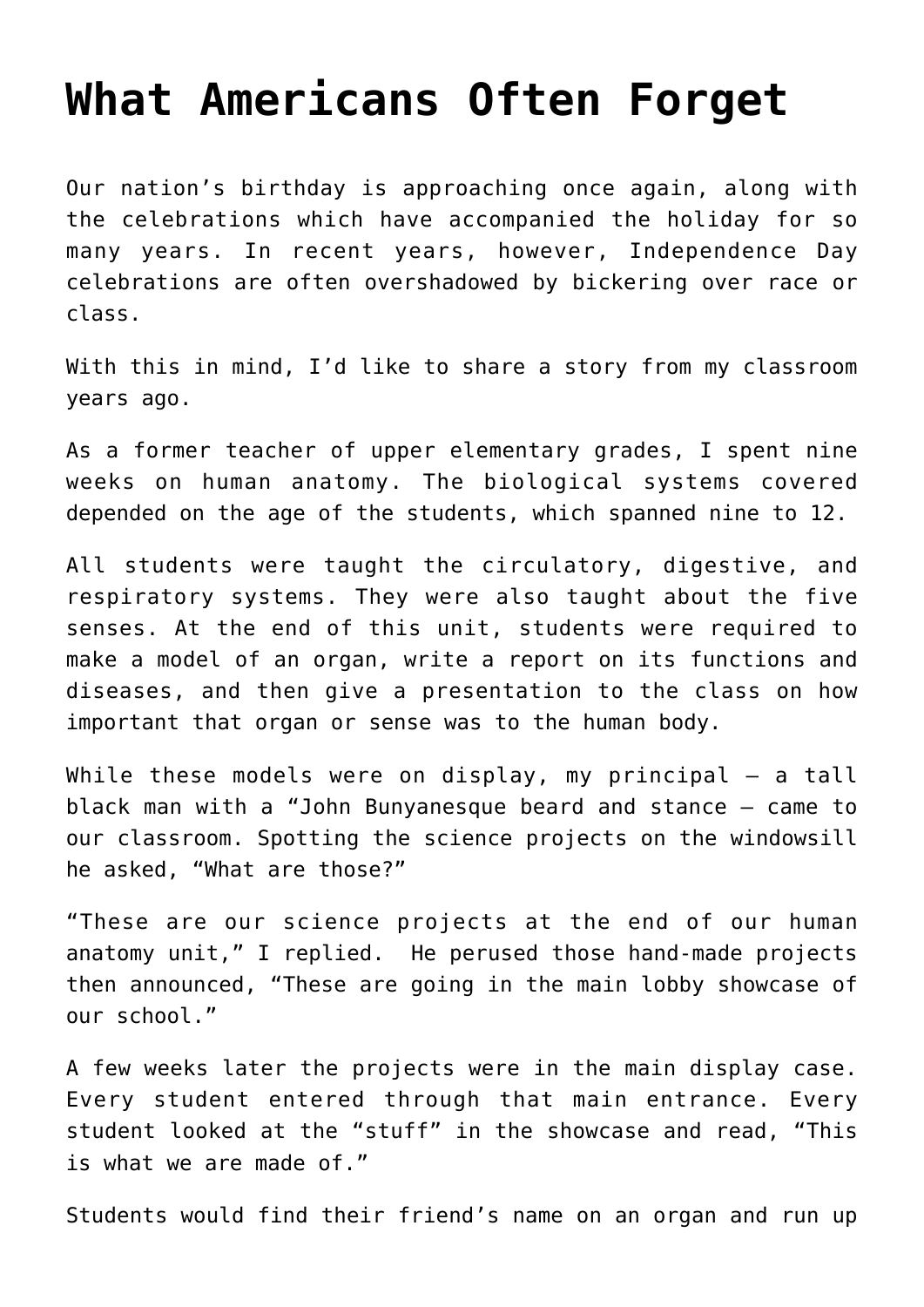to them and say, "Hey, Timmy, I saw your eyeball! It's really cool!" Or, "Kathy, I saw your lungs. We all have those?" And finally, "Tony, I saw your brain."

You may say, so what? What does this have to do with America, Independence Day, or the race and class issues we wrestle with today?

Simple. I had previously taught human anatomy in two other schools. But this school was different thanks to my "John Bunyanesque" principal. What he saw, and then got across accurately, yet subtly, to the students was the fact that all of us are the same on the inside. The only difference is our outside skin. This school's population was comprised of 25 percent immigrant, 33 percent black, and the remainder white. Our socioeconomic scale ranged from welfare to upper middle class. And guess what? The school worked

The United States of America has welcomed more ethnicities, races, languages, belief systems, and cultures than any other nation on earth. Between 1892 and 1954 Ellis Island was the legal gateway for roughly 12,000,000 immigrants. They came because "over there" they did not fit.

Ellis Island was by no means a type of open borders from the past. But the ones who got through worked hard to provide their children a better life. Today, America still accepts people from every continent who have the same goal.

Regardless of politics, we Americans need to remember the uniqueness mindset of our nation's Founders. Why? Because no other nation has welcomed so much diversity as the United States of America and the vast majority of these people became Americans.

In order for us to continue to accept, achieve, and be that beacon for freedom, is it time to return to that mindset?

—